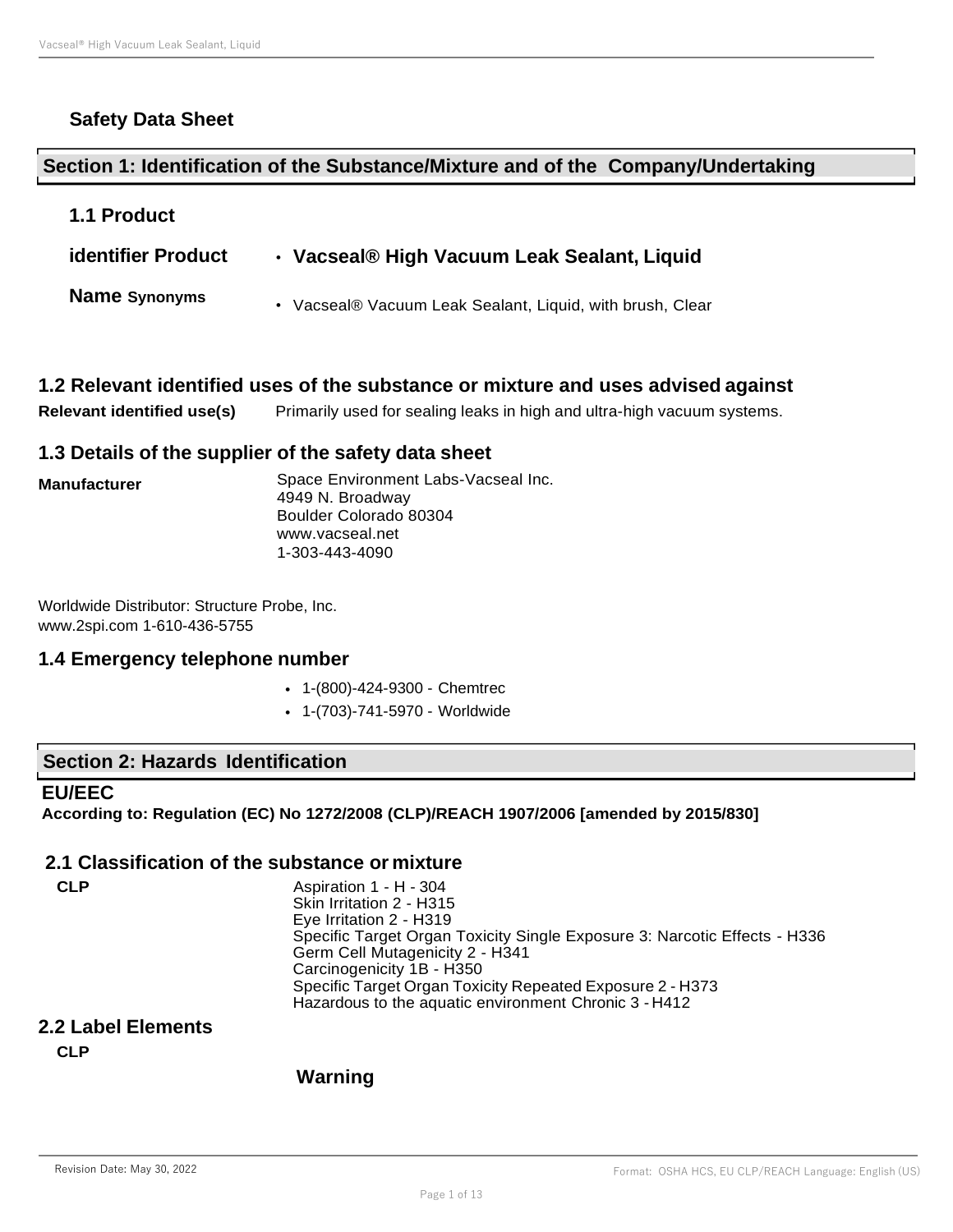

#### **Hazard statements**

H303 – Harmful if swallowed.

H312 – Harmful if in contact with skin.

H320 – Harmful if in contact with eyes.

H335 – May cause respiratory irritation.

H336 – May cause drowsiness, dizziness.

H361 – Suspect of damaging unborn child.

# **Precautionary statements**

| <b>Prevention</b> | P201 - Obtain special instructions before use.                                                                                |
|-------------------|-------------------------------------------------------------------------------------------------------------------------------|
|                   | P202 - Do not handle until all safety precautions have been read and understood.                                              |
|                   | P233 - Keep container tightly closed.                                                                                         |
|                   | P235 - Keep cool.                                                                                                             |
|                   | P260 - Do not breathe mist, vapors or spray.                                                                                  |
|                   | P264 - Wash thoroughly after handling.                                                                                        |
|                   | P271 - Use only in a well-ventilated area.                                                                                    |
|                   | P273 - Avoid release to the environment.                                                                                      |
|                   | P280 - Wear protective gloves/protective clothing/eye protection/face protection.                                             |
|                   | P281 - Use personal protective equipment as required.                                                                         |
| <b>Response</b>   | P370+P378 - In case of fire: Use appropriate media for extinction.                                                            |
|                   | P304+P340 - IF INHALED: Remove victim to fresh air and keep at rest in a position<br>comfortable for breathing.               |
|                   | P312 - Call a POISON CENTER or doctor/physician if you feel unwell.                                                           |
|                   | P303+P361+P353 - IF ON SKIN, remove with acetone, wash with soap/water.                                                       |
|                   | P321 - Specific treatment, see supplemental first aid information.                                                            |
|                   | P362 - Take off contaminated clothing and wash before reuse.                                                                  |
|                   | P332+P313 - If skin irritation occurs: Get medical advice/attention.                                                          |
|                   | P305+P351+P338 - IF IN EYES: Rinse cautiously with water for several minutes.                                                 |
|                   | Remove contact lenses, continue rinsing.                                                                                      |
|                   | P337+P313 - If eye irritation persists: Get medical advice/attention.                                                         |
|                   | P301 - IF SWALLOWED: Immediately call a POISON CENTER.                                                                        |
|                   | P310 - IF Swallowed contact a physician.                                                                                      |
|                   | P331 - Do NOT induce vomiting.                                                                                                |
|                   | P308+P313 - IF exposed or concerned: Get medical advice/attention.                                                            |
|                   | P314 - Get medical advice/attention if you feel unwell.                                                                       |
|                   | Storage/Disposal • P403+P233 - Store in a well-ventilated place. Keep container tightly closed.                               |
|                   | P235 - Keep cool.                                                                                                             |
|                   | P501 - Dispose of content and/or container in accordance with local, regional,<br>national, and/or international regulations. |
| 2.3 Other Hazards |                                                                                                                               |
| <b>CLP</b>        | • According to Regulation (EC) No. 1272/2008 (CLP) this material is considered<br>hazardous.                                  |

# **United States (US) According to: OSHA 29 CFR 1910.1200 HCS**

# **2.1 Classification of the substance or mixture**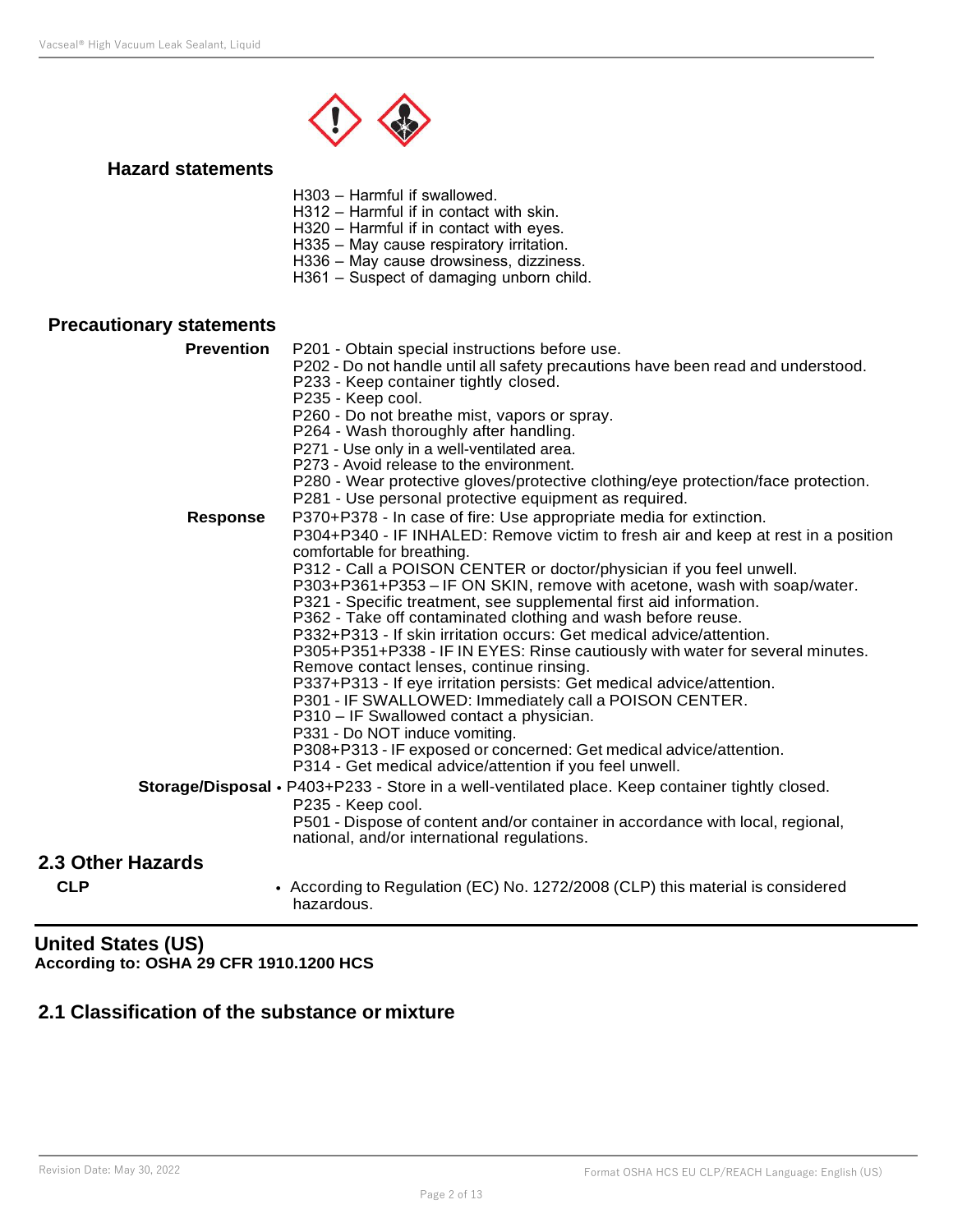# **OSHA HCS 2012**

Aspiration 1 Skin Irritation 2 Eye Irritation 2 Specific Target Organ Toxicity Single Exposure 3 Respiratory Tract Irritation 3 Specific Narcotic Effects 3 Germ Cell Mutagenicity 2 Carcinogenicity 1A Reproductive Toxicity 1B Specific Target Organ Toxicity Repeated Exposure 2

# **2.2 Label elements OSHA HCS 2012**

# **Warning**



# **Hazard statements**

- H303 Harmful if swallowed. H312 – Harmful if in contact with skin. H320 – Harmful if in contact with eyes. H335 – May cause respiratory irritation. H336 – May cause drowsiness, dizziness.
- H361 Suspect of damaging unborn child.

# **Precautionary statements**

| <b>Prevention</b> | Obtain special instructions before use.<br>Do not handle until all safety precautions have been read and understood.<br>Keep container tightly closed.<br>Keep cool.                                                                                                                                                                                                                                                                                                                                                                                                                                                                                                     |
|-------------------|--------------------------------------------------------------------------------------------------------------------------------------------------------------------------------------------------------------------------------------------------------------------------------------------------------------------------------------------------------------------------------------------------------------------------------------------------------------------------------------------------------------------------------------------------------------------------------------------------------------------------------------------------------------------------|
|                   | Do not breathe mist, vapors or spray.<br>Wash thoroughly after handling.<br>Use only in a well-ventilated area.<br>Wear protective gloves/protective clothing/eye protection/face protection.                                                                                                                                                                                                                                                                                                                                                                                                                                                                            |
| <b>Response</b>   | In case of fire: Use water spray to extinguish.                                                                                                                                                                                                                                                                                                                                                                                                                                                                                                                                                                                                                          |
|                   | IF INHALED: Remove person to fresh air and keep comfortable for breathing.<br>Call a POISON CENTER/PHYSICIAN if you feel unwell.<br>If on skin: remove with acetone and wash with plenty of soap and water.<br>Specific treatment; see supplemental first aid information.<br>Take off contaminated clothing and wash before reuse.<br>If skin irritation occurs: Get medical advice/attention.<br>IF IN EYES: Rinse cautiously with water for several minutes. Remove contact lenses,<br>continue rinsing.<br>If eye irritation persists: Get medical advice/attention.<br>IF SWALLOWED: Immediately call a POISON CENTER.<br>Do NOT induce vomiting, call a physician. |
|                   | IF exposed or concerned: Get medical advice/attention.                                                                                                                                                                                                                                                                                                                                                                                                                                                                                                                                                                                                                   |
|                   | Get medical advice/attention if you feel unwell.<br>Storage/Disposal • Store in a well-ventilated place. Keep container tightly closed.<br>Keep cool.                                                                                                                                                                                                                                                                                                                                                                                                                                                                                                                    |
|                   | Dispose of content and/or container in accordance with local, regional, national, and<br>international regulations.                                                                                                                                                                                                                                                                                                                                                                                                                                                                                                                                                      |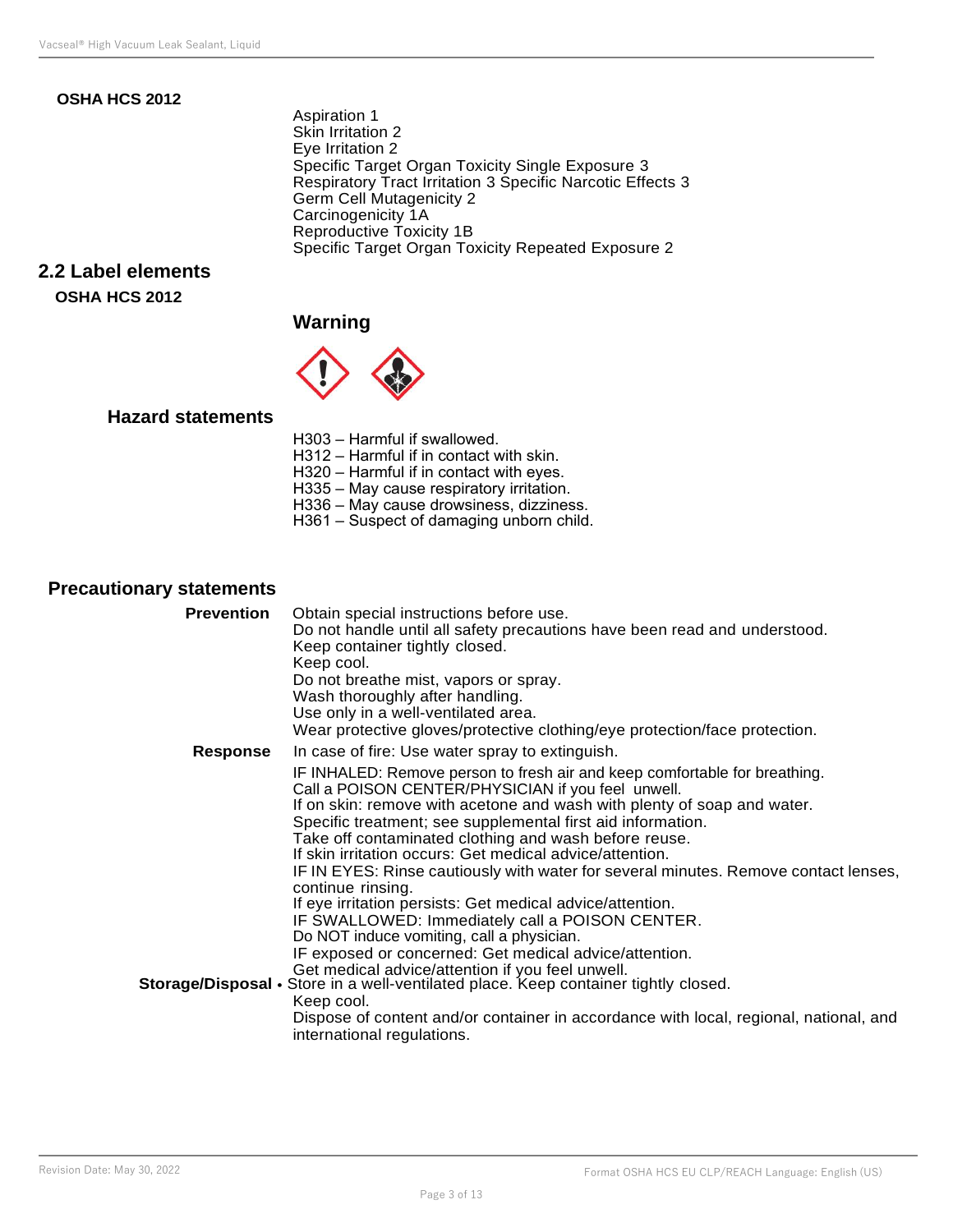# **2.3 Other hazards**

**OSHA HCS 2012** • Under United States Regulations (29 CFR 1910.1200 - Hazard Communication Standard), this product is considered hazardous.

# **Section 3 - Composition/Information on Ingredients**

# **3.1 Substances**

• Material does not meet the criteria of a substance.

# **3.2 Mixtures**

| <b>Composition</b>             |                                                                                        |                               |                                                                                                                                               |                                                                                                                                                                                                                                                                                                                                    |                 |
|--------------------------------|----------------------------------------------------------------------------------------|-------------------------------|-----------------------------------------------------------------------------------------------------------------------------------------------|------------------------------------------------------------------------------------------------------------------------------------------------------------------------------------------------------------------------------------------------------------------------------------------------------------------------------------|-----------------|
| <b>Chemical</b><br><b>Name</b> | <b>Identifiers</b>                                                                     | $\frac{0}{0}$                 | <b>LD50/LC50</b>                                                                                                                              | <b>Classifications According to Regulation/Directive</b>                                                                                                                                                                                                                                                                           | <b>Comments</b> |
| Trichloro-<br>ethylene         | CAS:79-01-6<br>EC.<br>Number:201-<br>167-4<br><b>EU Index:602-</b><br>$027 - 00 - 9$   | 30%<br>TO <sub>1</sub><br>60% | Skin-Rabbit LD50 .<br>$>20$ g/kg<br>Inhalation-Rat LC50 .<br>140700 mg/m <sup>3</sup> 1<br>Hour(s)<br>Ingestion/Oral-Rat<br>LD50 · 4920 mg/kg | <b>EU CLP:</b> Annex VI, Table 3.1: Carc. 1B, H350; Muta. 2,<br>H341; Eye Irrit. 2, H319; Skin Irrit. 2, H315; STOT SE 3:<br>Narc., H336; Aquatic Chronic 3, H412<br>OSHA HCS 2012: Carc. 1A; Muta. 2; Eye Irrit. 2; Skin<br>Irrit. 2; STOT SE 3: Narc.; Repr. 2; Asp. Tox. 1                                                      | <b>NDA</b>      |
| Xylene                         | CAS:1330-20-7<br>EC.<br>Number:215-<br>535-7<br><b>EU Index:601-</b><br>$022 - 00 - 9$ | 15%<br>TO <sub>1</sub><br>30% | Ingestion/Oral-Rat<br>$LD50 \cdot 4300$ mg/kg<br>Inhalation-Rat LC50 •<br>$5000$ ppm 4 Hour(s)<br>Skin-Rabbit LD50 .<br>$>1700$ mg/kg         | EU CLP: Annex VI, Table 3.1: Flam. Liq. 3, H226; Acute<br>Tox. 4, H312; Acute Tox. 4, H332; Skin Irrit. 2, H315<br>OSHA HCS 2012: Flam. Liq. 3; Acute Tox. 4 (Inhl); Skin<br>Irrit. 2; Eye Irrit. 2; Repr. 1B (Inhl); STOT SE 3: Narc.;<br>STOT SE 3: Resp. Irrit.                                                                 | <b>NDA</b>      |
| Silicone<br>Polymers           | Proprietary                                                                            | 15%<br><b>TO</b><br>25%       | <b>NDA</b>                                                                                                                                    | <b>EU CLP: Not Classified</b><br><b>OSHA HCS 2012: Not Classified</b>                                                                                                                                                                                                                                                              | <b>NDA</b>      |
| Ethylbenzene                   | CAS: 100-41-4<br>EC.<br>Number:202-<br>849-4<br><b>EU Index:601-</b><br>$023 - 00 - 4$ | 5%<br><b>TO</b><br>15%        | Ingestion/Oral-Rat<br>$LD50 \cdot 3500$ mg/kg<br>Skin-Rabbit LD50 .<br>17800 µL/kg                                                            | EU CLP: Annex VI, Table 3.1: Flam. Liq. 2, H225; Acute<br>Tox. 4, H332; STOT RE 2, H373 (Ears, Inhl); Asp. Tox. 1,<br>H304<br><b>OSHA HCS 2012:</b> Flam. Lig. 2; Acute Tox. 4 (lnhl); Eye<br>Irrit. 2; Carc. 2 (Inhl); Repr. 2 (Inhl); STOT SE 3: Narc.;<br>STOT SE 3: Resp. Irrit. (Inhl); STOT RE 2 (Ear, Inhl); Asp.<br>Tox. 1 | <b>NDA</b>      |

*See Section 16 for full text of H-statements.*

# **Section 4 - First Aid Measures**

# **4.1 Description of first aid measures**

| <b>Inhalation</b> | Move victim to fresh air. Administer oxygen if breathing is difficult. Give artificial<br>respiration if victim is not breathing. Give artificial respiration with the aid of a pocket<br>mask equipped with a one-way valve or other proper respiratory medical device. Get<br>medical attention immediately. |
|-------------------|----------------------------------------------------------------------------------------------------------------------------------------------------------------------------------------------------------------------------------------------------------------------------------------------------------------|
| <b>Skin</b>       | Wash skin with soap and water. Remove contaminated clothing. If irritation develops<br>and persists, get medical attention.                                                                                                                                                                                    |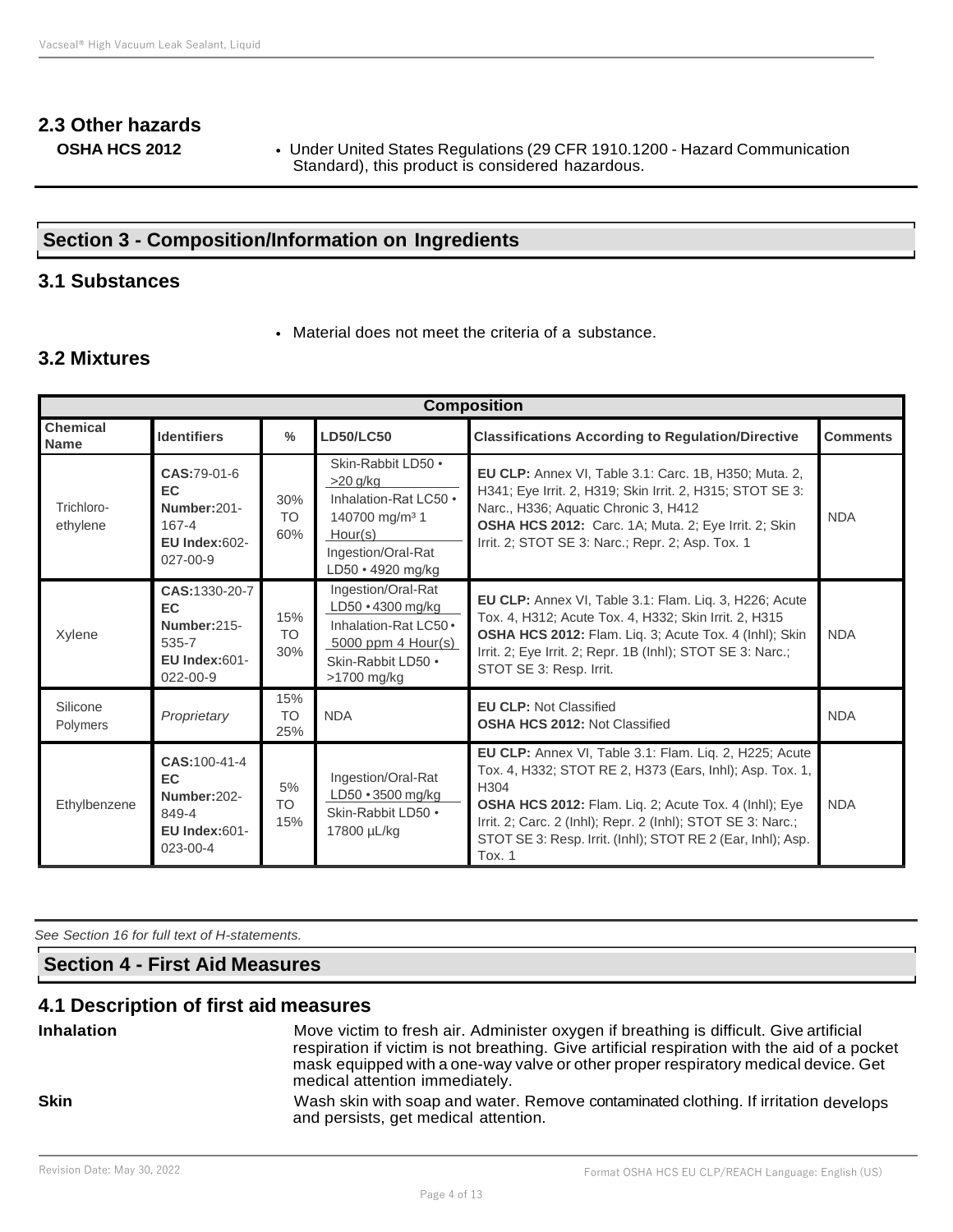| Eye                                                                                                                 | In case of contact with substance, immediately flush eyes with running water for<br>at least 20 minutes. If eye irritation persists: Get medical advice/attention. |
|---------------------------------------------------------------------------------------------------------------------|--------------------------------------------------------------------------------------------------------------------------------------------------------------------|
| Ingestion                                                                                                           | Do NOT induce vomiting.<br>Obtain medical attention immediately if ingested.                                                                                       |
| 4.2 Most important symptoms and effects, both acute and delayed<br>Refer to Section 11 - Toxicological Information. |                                                                                                                                                                    |

# **4.3 Indication of any immediate medical attention and special treatmentneeded**

**Notes to Physician** Consideration should be given to the possibility that overexposure to materials other than this product may have occurred.

# **Section 5 - Firefighting Measures**

#### **5.1 Extinguishing media**

**Suitable Extinguishing Media** water fog or spray, dry chemical

#### **Unsuitable Extinguishing Media**

# **5.2 Special hazards arising from the substance or mixture**

| <b>Unusual Fire and Explosion</b><br><b>Hazards</b> | Containers may explode when heated.<br>Vapors may form explosive mixtures when combined other vapors.<br>Most vapors are heavier than air. They will spread along ground and collect in low or<br>confined areas (sewers, basements, tanks).<br>Vapors combine and travel to source of ignition and<br>flash back. |  |
|-----------------------------------------------------|--------------------------------------------------------------------------------------------------------------------------------------------------------------------------------------------------------------------------------------------------------------------------------------------------------------------|--|
| 5.3 Advice for firefighters                         | Wear positive pressure self-contained breathing apparatus (SCBA).<br>Cool containers with flooding quantities of water until well after fire is out.                                                                                                                                                               |  |

# **Section 6 - Accidental Release Measures**

# **6.1 Personal precautions, protective equipment and emergency procedures** Personal Precautions **Personal Protective Equipment: Respirator and exhaust ventilation, protective** googles, protective gloves and protective clothing.

**Emergency Procedures** Use absorbent material to contain and collect spill, wear PPE above.

# **6.2 Environmental precautions**

Prevent entry into waterways, sewers, basements or confined areas.

# **6.3 Methods and material for containment and cleaning up**

**Containment/Clean-up Measures** Contain and collect spill with absorbent materials wearing PPE. Place wet absorbent material in container, contact local authorities for Haz-Mat waste disposal.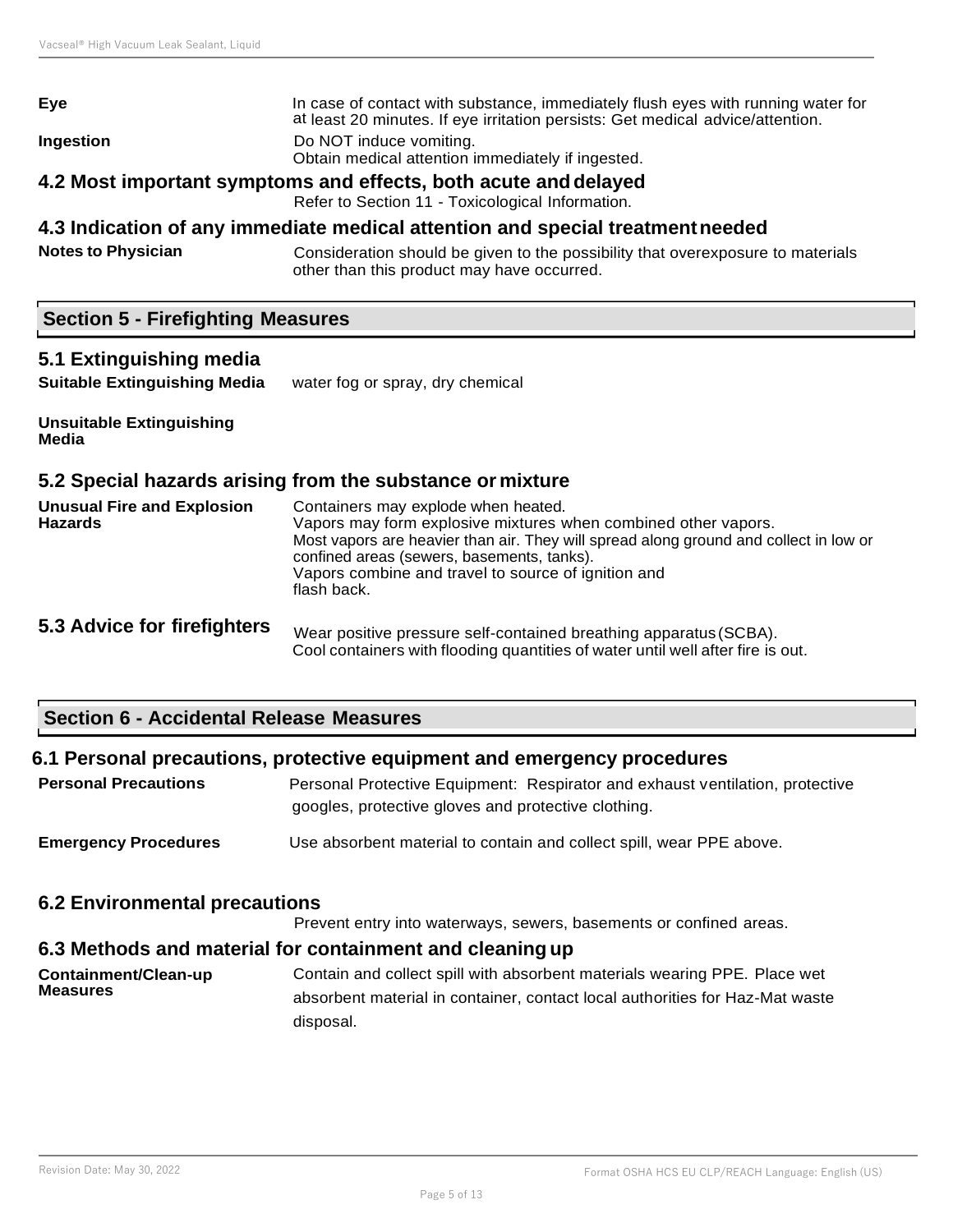# **Section 7 - Handling and Storage**

# **7.1 Precautions for safe handling**

| <b>Handling</b>                           | Use only in well ventilated areas. Wear appropriate personal protective equipment.<br>Do not breathe mist, vapors or spray. Avoid contact with skin, eyes, and clothing.<br>Wash thoroughly with soap and water after handling and before eating, drinking. |
|-------------------------------------------|-------------------------------------------------------------------------------------------------------------------------------------------------------------------------------------------------------------------------------------------------------------|
|                                           | 7.2 Conditions for safe storage, including any incompatibilities                                                                                                                                                                                            |
| <b>Storage</b><br>7.3 Specific end use(s) | Store in a tightly closed container at room temperature.<br>Refer to Section 1.2 - Relevant identified uses.                                                                                                                                                |

# **Section 8 - Exposure Controls/Personal Protection**

# **8.1 Control parameters**

| <b>Exposure Limits/Guidelines</b> |               |                          |                              |                            |
|-----------------------------------|---------------|--------------------------|------------------------------|----------------------------|
|                                   | <b>Result</b> | <b>ACGIH</b>             | <b>NIOSH</b>                 | <b>OSHA</b>                |
| Ethylbenzene                      | <b>TWAs</b>   | 20 ppm TWA               | 100 ppm TWA; 435 mg/m3 TWA   | 100 ppm TWA; 435 mg/m3 TWA |
| $(100-41-4)$                      | <b>STELS</b>  | Not established          | 125 ppm STEL; 545 mg/m3 STEL | Not established            |
| Xylene<br>$(1330-20-7)$           | <b>TWAs</b>   | 100 ppm TWA              | Not established              | 100 ppm TWA; 435 mg/m3 TWA |
|                                   | <b>STELs</b>  | 150 ppm STEL             | Not established              | Not established            |
| Trichloroethylene<br>$(79-01-6)$  |               | Ceilings Not established | Not established              | 200 ppm Ceiling            |
|                                   | TWAs          | 10 ppm TWA               | Not established              | 100 ppm TWA                |
|                                   | <b>STELS</b>  | 25 ppm STEL              | Not established              | Not established            |

# **8.2 Exposure controls**

| <b>Engineering</b><br><b>Measures/Controls</b> | Good general ventilation should be used. Ventilation rates should be matched to<br>conditions. If applicable, use process enclosures, local exhaust ventilation, or other<br>engineering controls to maintain airborne levels below recommended exposure limits. If<br>exposure limits have not been established, maintain airborne levels to an acceptable<br>level. |  |
|------------------------------------------------|-----------------------------------------------------------------------------------------------------------------------------------------------------------------------------------------------------------------------------------------------------------------------------------------------------------------------------------------------------------------------|--|
| <b>Personal Protective Equipment</b>           |                                                                                                                                                                                                                                                                                                                                                                       |  |
| <b>Respiratory</b>                             | Follow the OSHA respirator regulations found in 29 CFR 1910.134. Use a<br>NIOSH/MSHA approved respirator if exposure limits are exceeded or symptoms are<br>experienced.                                                                                                                                                                                              |  |
| Eye/Face/Hands                                 | Wear protective splash safety goggles, protective chemical gloves/clothing.                                                                                                                                                                                                                                                                                           |  |

#### **Key to abbreviations**

OSHA = Occupational Safety and Health Administration

ACGIH = American Conference of Governmental Industrial Hygiene STEL = Short Term Exposure Limits are based on 15-minute exposures NIOSH = National Institute of Occupational Safety and Health TWA = Time-Weighted Averages are based on 8h/day, 40h/week exposures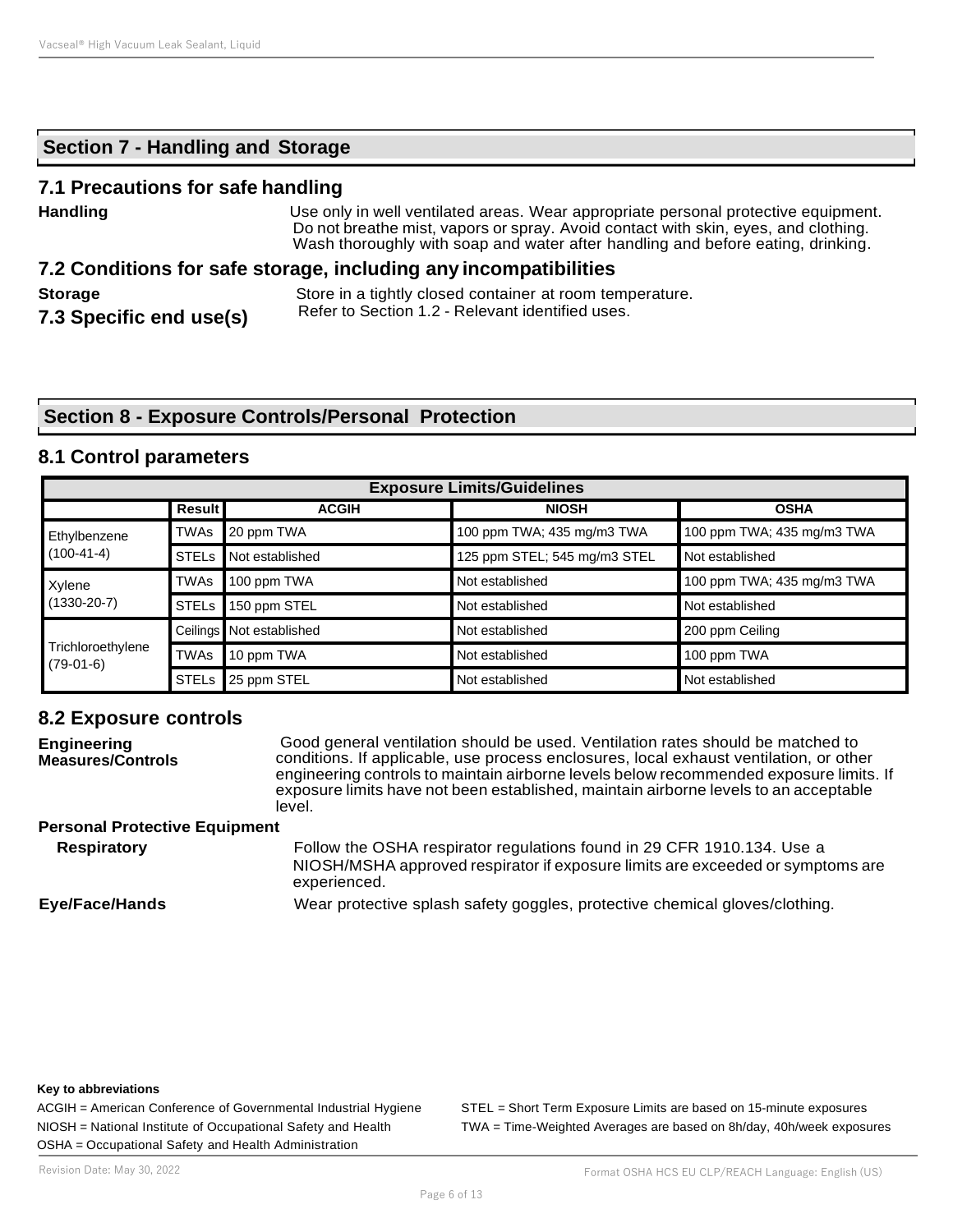# **Section 9 - Physical and Chemical Properties**

# **9.1 Information on Basic Physical and Chemical Properties**

#### **Material Description**

| <b>Physical Form</b><br>Liquid                      |                                                      | Appearance/Description       | Colorless to pale yellow liquid with<br>solvent odor. |  |
|-----------------------------------------------------|------------------------------------------------------|------------------------------|-------------------------------------------------------|--|
| Color                                               | Colorless to pale yellow.                            | Odor                         | Solvent odor.                                         |  |
| <b>Odor Threshold</b>                               | Data lacking                                         |                              |                                                       |  |
| <b>General Properties</b>                           |                                                      |                              |                                                       |  |
| <b>Boiling Point</b>                                | > 100 °C (> 212 °F)                                  | Melting Point/Freezing Point | Data lacking                                          |  |
| <b>Decomposition Temperature</b>                    | Data lacking                                         | pH                           | Data lacking                                          |  |
| Specific Gravity/Relative Density                   | = 1.01 @ 25 °C(77 °F) Water=1<br>(Trichloroethylene) | <b>Water Solubility</b>      | Data lacking                                          |  |
| 105 Centistoke (cSt, cS) or<br>Viscosity<br>mm2/sec |                                                      | <b>Explosive Properties</b>  | Data lacking                                          |  |
| <b>Oxidizing Properties:</b>                        | Data lacking                                         |                              |                                                       |  |
| <b>Volatility</b>                                   |                                                      |                              |                                                       |  |
| Vapor Pressure                                      | Data lacking                                         | Vapor Density                | Data lacking                                          |  |
| <b>Evaporation Rate</b><br>Data lacking             |                                                      |                              |                                                       |  |
| <b>Flammability</b>                                 |                                                      |                              |                                                       |  |
| <b>Flash Point</b>                                  | >60°C closed cup methodology                         | UEL                          | Data lacking                                          |  |
| LEL                                                 | Data lacking                                         | Autoignition                 | Data lacking                                          |  |
| Flammability (solid, gas)                           | Data lacking                                         |                              |                                                       |  |
| <b>Environmental</b>                                |                                                      |                              |                                                       |  |
| Octanol/Water Partition coefficient Data lacking    |                                                      |                              |                                                       |  |
|                                                     |                                                      |                              |                                                       |  |

# **9.2 Other Information**

No additional physical and chemical parameters noted.

# **Section 10: Stability and Reactivity**

# **10.1 Reactivity**

No dangerous reaction known under conditions of normal use.

# **10.2 Chemical stability**

Stable under normal temperatures and pressures.

# **10.3 Possibility of hazardous reaction**

Not classified as a reactivity hazard.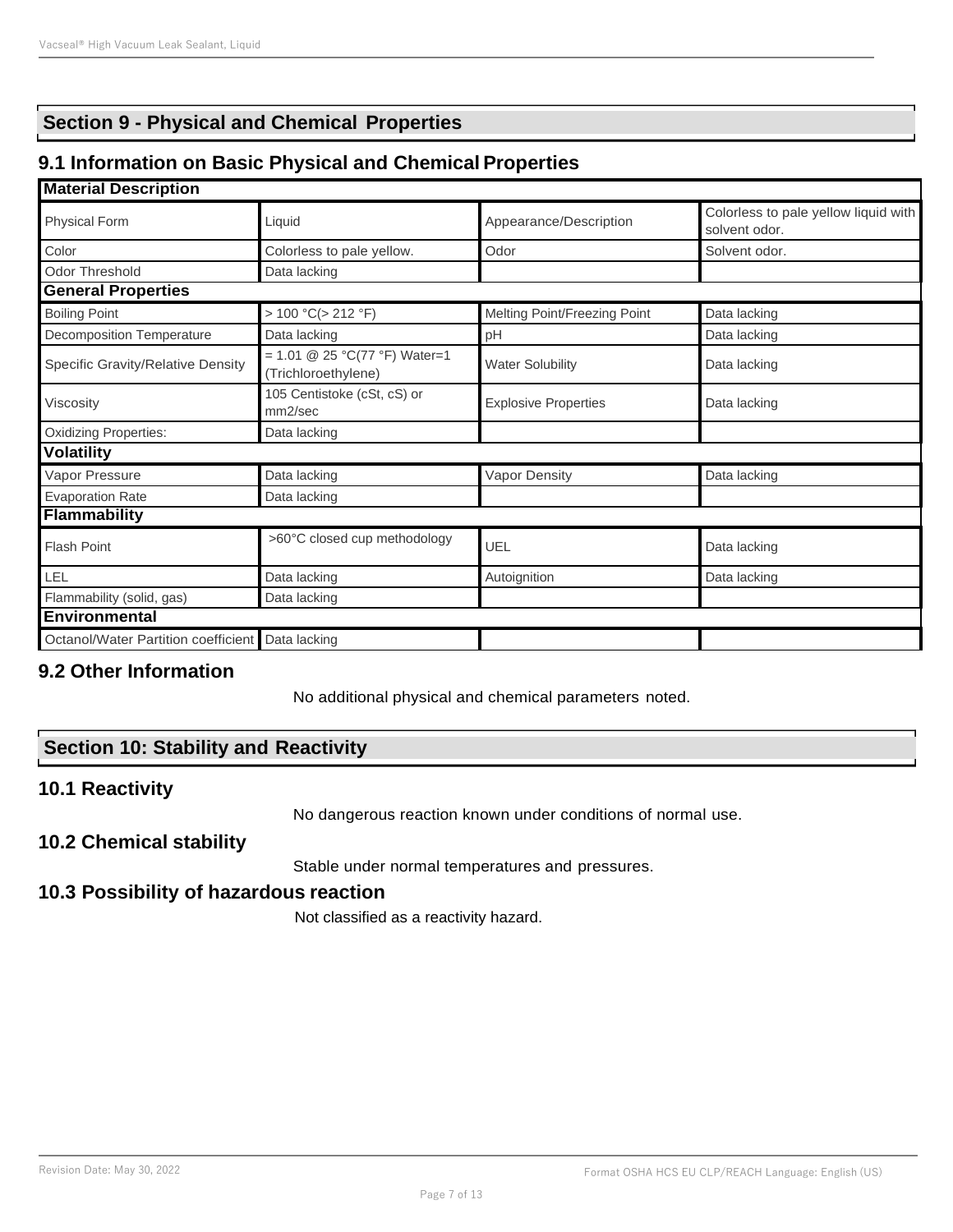# **Section 11 - Toxicological Information**

# **11.1 Information on toxicological effects**

| <b>Components</b>                       |                                  |                                                                                                                                                                                                                                                                                                                                                                                                                                                                                                                                                                                                                                                                                                                                                                                                                                                                                                                                                                                                                                                                                                                                                                                                                                                                                                                                                                                                                                                                                                                                                                                                                                                                                                                   |  |  |
|-----------------------------------------|----------------------------------|-------------------------------------------------------------------------------------------------------------------------------------------------------------------------------------------------------------------------------------------------------------------------------------------------------------------------------------------------------------------------------------------------------------------------------------------------------------------------------------------------------------------------------------------------------------------------------------------------------------------------------------------------------------------------------------------------------------------------------------------------------------------------------------------------------------------------------------------------------------------------------------------------------------------------------------------------------------------------------------------------------------------------------------------------------------------------------------------------------------------------------------------------------------------------------------------------------------------------------------------------------------------------------------------------------------------------------------------------------------------------------------------------------------------------------------------------------------------------------------------------------------------------------------------------------------------------------------------------------------------------------------------------------------------------------------------------------------------|--|--|
| Ethylene,<br>trichloro- (30%<br>TO 60%) | 79-<br>$01 - 6$                  | Acute Toxicity: Ingestion/Oral-Rat LD50 · 4920 mg/kg; Inhalation-Rat LC50 · 140700 mg/m <sup>3</sup> 1 Hour(s); Skin-Rabbit LD50 ·<br>$>20$ g/kg;<br>Irritation: Eye-Rabbit · 20 mg 24 Hour(s) · Moderate irritation; Skin-Rabbit · 2 mg 24 Hour(s) · Severe irritation;<br>Multi-dose Toxicity: Ingestion/Oral-Mouse TDLo · 22.4 mg/kg 32 Week(s)-Continuous; Liver: Hepatitis (hepatocellular<br>necrosis), diffuse; Skin and Appendages: After systemic exposure: Dermatitis, other; Immunological Including<br>Allergic: Autoimmune; Inhalation-Mouse TCLo · 500 ppm 4 Week(s)-Intermittent; Liver: Hepatitis (hepatocellular<br>necrosis), zonal; Endocrine:Other changes; Immunological Including Allergic:Decrease in humoral immune<br>response; Inhalation-Rat TCLo · 500 ppm 182 Day(s)-Intermittent; Kidney, Ureter, and Bladder.Interstitial nephritis;<br>Kidney, Ureter, and Bladder: Renal function tests depressed;<br><b>Mutagen:</b> Sperm Morphology • Inhalation-Mouse • 100 ppm;<br>Reproductive: Ingestion/Oral-Rat TDLo · 1140 mg/kg (14D pre-21D post); Reproductive Effects: Specific Developmental<br>Abnormalities: Central nervous system; Ingestion/Oral-Rat TDLo · 76 mg/kg (multigenerations); Reproductive<br>Effects:Specific Developmental Abnormalities:Hepatobiliary system; Reproductive Effects:Specific Developmental<br>Abnormalities: Urogenital system; Reproductive Effects: Effects on Newborn: Growth statistics (e.g., reduced<br>weight gain);<br>Tumorigen / Carcinogen: Inhalation-Rat TCLo · 150 ppm 7 Hour(s) 2 Year(s)-Intermittent; Tumorigenic:Carcinogenic<br>by RTECS criteria; Lungs, Thorax, or Respiration: Tumors; Skin and Appendages: Other: Tumors |  |  |
| Xylene (15%<br>TO 30%)                  | 1330<br>$-20-$<br>$\overline{7}$ | Acute Toxicity: Ingestion/Oral-Rat LD50 · 4300 mg/kg; Liver.Other changes; Kidney, Ureter, and Bladder.Other<br>changes; Inhalation-Rat LC50 · 5000 ppm 4 Hour(s); Inhalation-Man LCLo · 10000 ppm 6 Hour(s); Behavioral: General<br>anesthetic; Lungs, Thorax, or Respiration: Cyanosis; Blood: Other changes; Inhalation-Human TCLo · 200 ppm; Sense<br>Organs and Special Senses: Olfaction: Other changes; Sense Organs and Special Senses: Eye: Conjunctive<br>irritation; Lungs, Thorax, or Respiration: Other changes; Skin-Rabbit LD50 · >1700 mg/kg;<br>Irritation: Eye-Rabbit • 5 mg 24 Hour(s) • Severe irritation; Skin-Rabbit • 500 mg 24 Hour(s) • Moderate irritation;<br><b>Reproductive:</b> Inhalation-Rabbit TCLo $\cdot$ 1 g/m <sup>3</sup> 24 Hour(s)(7-20D preg); Reproductive Effects: Effects on<br>Fertility: Abortion; Inhalation-Rat TCLo . 50 mg/m <sup>3</sup> 6 Hour(s)(1-21D preg); Reproductive Effects: Effects on Fertility: Post-<br>implantation mortality; Reproductive Effects:Effects on Embryo or Fetus:Fetotoxicity (except death, e.g., stunted<br>fetus); Reproductive Effects: Specific Developmental Abnormalities: Craniofacial (including nose and<br>tongue); Inhalation-Rat TDLo · 200 ppm 6 Hour(s)(4-20D preg); Reproductive Effects: Specific Developmental<br>Abnormalities: Musculoskeletal system; Reproductive Effects: Effects on Newborn: Behavioral                                                                                                                                                                                                                                                                                                    |  |  |
| Ethylbenzene<br>(5% TO 15%)             | $100 -$<br>$41 - 4$              | Acute Toxicity: Ingestion/Oral-Rat LD50 • 3500 mg/kg; Inhalation-Guinea Pig LCLo • 2500 ppm 8 Hour(s);<br>Behavioral: Coma; Inhalation-Human TCLo · 21700 mg/m <sup>3</sup> ; Behavioral: Antipsychotic; Inhalation-Mouse TCLo · 600 ppm 6<br>Minute(s); Lungs, Thorax, or Respiration: Respiratory depression; Skin-Rabbit LD50 • 17800 µL/kg;<br>Irritation: Eye-Rabbit · 500 mg · Severe irritation; Skin-Rabbit · 15 mg 24 Hour(s)-Open · Mild irritation;<br>Multi-dose Toxicity: Inhalation-Rat TCLo • 550 ppm 8 Hour(s) 5 Day(s)-Intermittent; Sense Organs and Special<br>Senses: Ear: Change in acuity; Sense Organs and Special Senses: Ear: Changes in cochlear structure or function;<br>Mutagen: Specific locus test · Intraperitoneal-Mouse · 754 µmol/L; Micronucleus test · Unreported Route-Hamster ·<br>Embryo (Somatic cell) • 25 mg/L; Sister chromatid exchange • Unreported Route-Human • Lymphocyte (Somatic cell) • 10<br>mmol/L; Mutation in Mammalian Somatic Cells • Unreported Route-Mouse • Lymphocyte (Somatic cell) • 80 mg/L;<br>Reproductive: Inhalation-Rabbit TCLo · 1 g/m <sup>3</sup> 24 Hour(s)(7-20D preg); Reproductive Effects: Effects on<br>Fertility: Abortion; Inhalation-Rat TCLo · 96 ppm 7 Hour(s)(1-19D preg); Reproductive Effects: Specific Developmental<br>Abnormalities: Musculoskeletal system; Inhalation-Rat TCLo • 1000 ppm (6-20D preg); Reproductive Effects: Effects<br>on Embryo or Fetus: Fetotoxicity (except death, e.g., stunted fetus); Inhalation-Rat TCLo · 600 mg/m <sup>3</sup> 24 Hour(s)(7-<br>15D preg); Reproductive Effects: Effects on Fertility: Post-implantation mortality; Reproductive Effects: Effects on                      |  |  |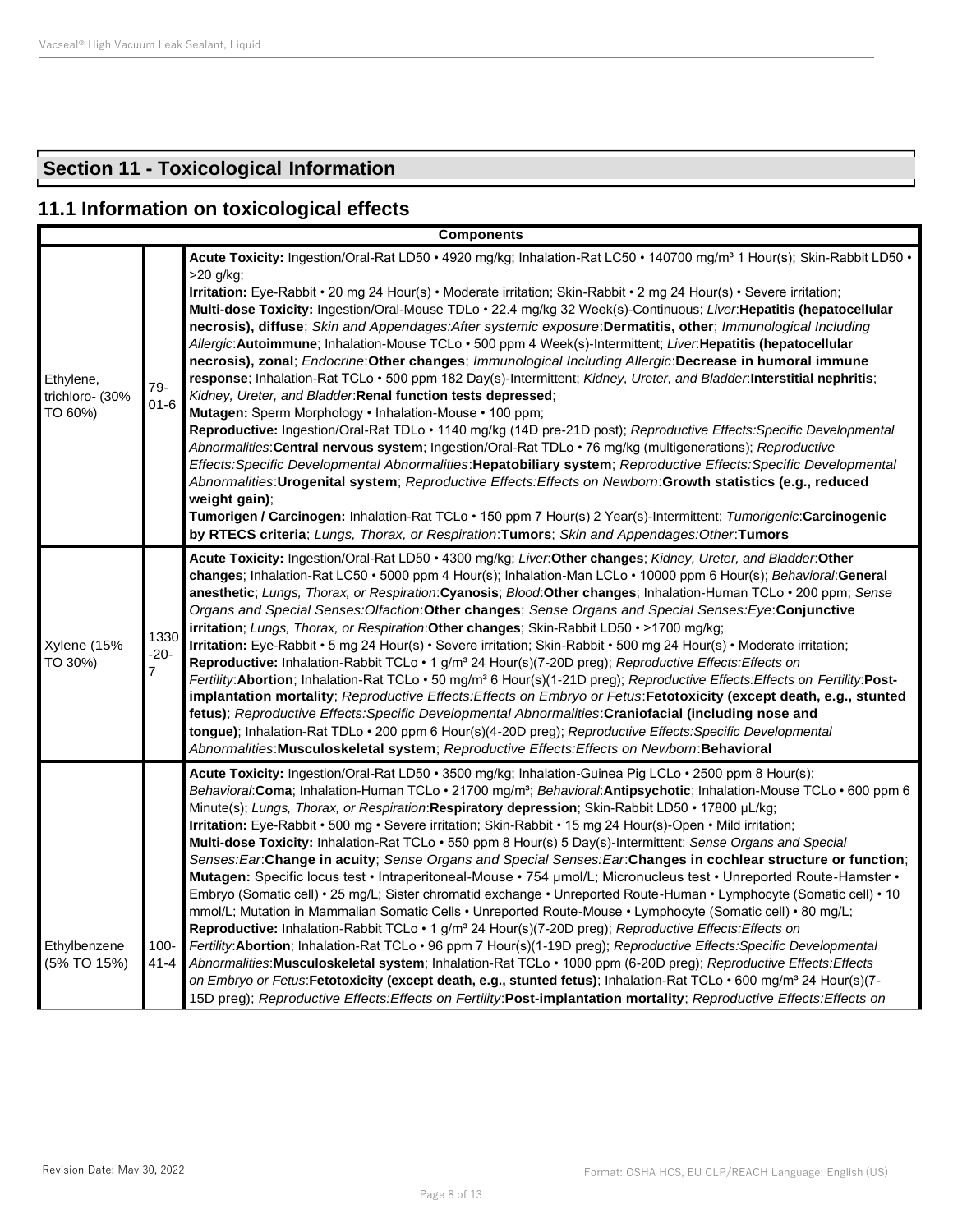#### *Embryo or Fetus*:**Fetal death**; *Reproductive Effects:Specific Developmental Abnormalities*:**Musculoskeletal system**;

**Tumorigen / Carcinogen:** Inhalation-Mouse TCLo • 750 ppm 6 Hour(s) 2 Year(s)-Intermittent; *Tumorigenic*:**Carcinogenic by RTECS criteria**; *Lungs, Thorax, or Respiration*:**Bronchiogenic carcinoma**; *Liver*:**Tumors**; Inhalation-Rat TCLo • 750 ppm 6 Hour(s) 2 Year(s)-Intermittent; *Tumorigenic*:**Carcinogenic by RTECS criteria**; *Kidney, Ureter, and Bladder*:**Tumors**; Inhalation-Rat TCLo • 23400 mg/kg 104 Week(s)-Intermittent; *Tumorigenic*:**Equivocal tumorigenic agent by RTECS criteria**; *Kidney, Ureter, and Bladder*:**Kidney tumors**; *Reproductive Effects:Tumorigenic Effects*:**Testicular tumors**

| <b>GHS Properties</b>                                                                                                                                      | <b>Classification</b>                                                                                                                                                                                                                                |
|------------------------------------------------------------------------------------------------------------------------------------------------------------|------------------------------------------------------------------------------------------------------------------------------------------------------------------------------------------------------------------------------------------------------|
| <b>Acute toxicity</b>                                                                                                                                      | EU/CLP · Data lacking<br>OSHA HCS 2012 . Data lacking                                                                                                                                                                                                |
| <b>Skin corrosion/Irritation</b>                                                                                                                           | EU/CLP • Skin Irritation 2<br>OSHA HCS 2012 · Skin Irritation 2                                                                                                                                                                                      |
| Serious eye damage/Irritation                                                                                                                              | EU/CLP • Eye Irritation 2<br>OSHA HCS 2012 · Eye Irritation 2                                                                                                                                                                                        |
| <b>Skin sensitization</b>                                                                                                                                  | EU/CLP · Data lacking<br>OSHA HCS 2012 · Data lacking                                                                                                                                                                                                |
| <b>Respiratory sensitization</b>                                                                                                                           | EU/CLP · Data lacking<br>OSHA HCS 2012 . Data lacking                                                                                                                                                                                                |
| <b>Aspiration Hazard</b>                                                                                                                                   | EU/CLP · Aspiration 1<br>OSHA HCS 2012 · Aspiration 1                                                                                                                                                                                                |
| Carcinogenicity                                                                                                                                            | EU/CLP • Carcinogenicity 1B; May cause cancer<br>OSHA HCS 2012 · Carcinogenicity 1A                                                                                                                                                                  |
| EU/CLP · Germ Cell Mutagenicity 2<br><b>Germ Cell Mutagenicity</b><br>OSHA HCS 2012 . Germ Cell Mutagenicity 2                                             |                                                                                                                                                                                                                                                      |
| EU/CLP · Data lacking<br><b>Toxicity for Reproduction</b><br>OSHA HCS 2012 . Toxic to Reproduction 1B                                                      |                                                                                                                                                                                                                                                      |
| <b>STOT-SE</b>                                                                                                                                             | EU/CLP • Specific Target Organ Toxicity Single Exposure 3: Narcotic Effects<br>OSHA HCS 2012 · Specific Target Organ Toxicity Single Exposure 3: Narcotic Effects;<br>Specific Target Organ Toxicity Single Exposure 3: Respiratory Tract Irritation |
| <b>EU/CLP •</b> Specific Target Organ Toxicity Repeated Exposure 2<br><b>STOT-RE</b><br>OSHA HCS 2012 • Specific Target Organ Toxicity Repeated Exposure 2 |                                                                                                                                                                                                                                                      |

# **Potential Health Effects**

| <b>Inhalation</b>        |                                                                                                                                                                               |
|--------------------------|-------------------------------------------------------------------------------------------------------------------------------------------------------------------------------|
| Acute (Immediate)        | • May cause respiratory irritation. May affect the central nervous system. Symptoms<br>may include dizziness, drowsiness, lethargy, coma and death.                           |
| <b>Chronic (Delayed)</b> | • Exposure to relatively low concentrations of ethylbenzene for several days to weeks<br>resulted in potentially irreversible damage to the inner ear and hearing of animals. |
| <b>Skin</b>              |                                                                                                                                                                               |
| <b>Acute (Immediate)</b> | • Causes skin irritation.                                                                                                                                                     |
| <b>Chronic (Delayed)</b> | • Repeated exposure may cause skin dryness or cracking.                                                                                                                       |
| Eye                      |                                                                                                                                                                               |
| Acute (Immediate)        | • Causes serious eye irritation.                                                                                                                                              |
| <b>Chronic (Delayed)</b> | • No data available                                                                                                                                                           |
| Ingestion                |                                                                                                                                                                               |
| Acute (Immediate)        | • Material may be aspirated into lungs during ingestion and/or subsequent vomiting.                                                                                           |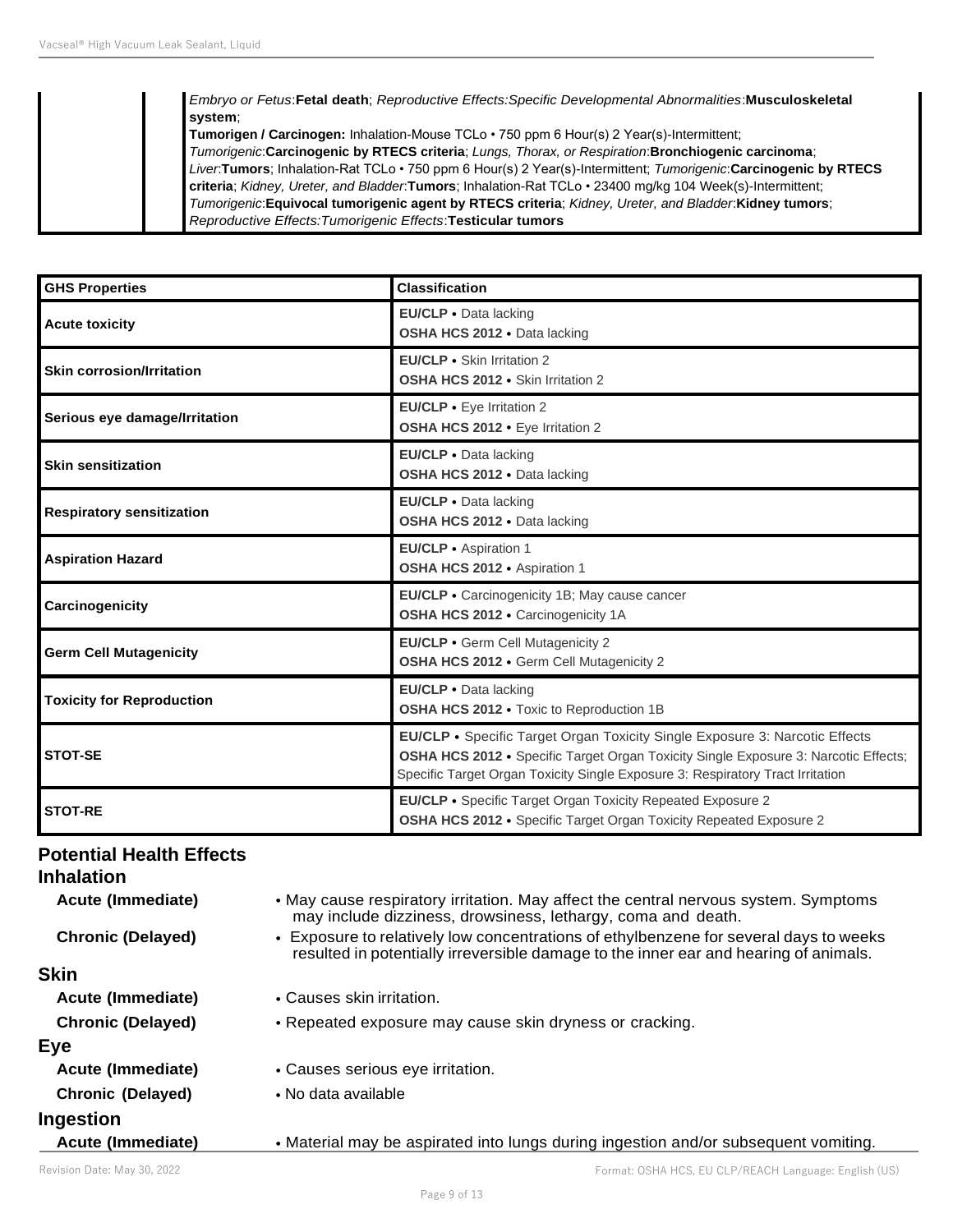Aspiration of this material will cause severe lung injury, chemical pneumonitis, pulmonary edema or death.

- **Chronic (Delayed)** No data available
- **Mutagenic Effects** Repeated and prolonged exposure may cause mutagenic effects.

**Carcinogenic Effects** • Repeated and prolonged exposure may cause cancer.

| <b>Carcinogenic Effects</b> |          |                              |                                               |  |  |
|-----------------------------|----------|------------------------------|-----------------------------------------------|--|--|
|                             | CAS      | <b>IARC</b>                  | <b>NTP</b>                                    |  |  |
| Ethylene, trichloro-        | 79-01-6  | Group 1-Carcinogenic         | Reasonably Anticipated to be Human Carcinogen |  |  |
| Ethylbenzene                | 100-41-4 | Group 2B-Possible Carcinogen | Not Listed                                    |  |  |

**Reproductive Effects** • Repeated and prolonged exposure may cause reproductive effects.

#### **Key to abbreviations**

LC = Lethal Concentration

LD = Lethal Dose

TC = Toxic Concentration

TD = Toxic Dose

# **Section 12 - Ecological Information**

# **12.1 Toxicity**

|                                                      | <b>CAS</b> |                                                                                                                                                                                                                                                                                                                |
|------------------------------------------------------|------------|----------------------------------------------------------------------------------------------------------------------------------------------------------------------------------------------------------------------------------------------------------------------------------------------------------------|
| Vacseal® High Vacuum Leak<br>Sealant, liquid - Clear | <b>NDA</b> | Aquatic Toxicity-Fish: 4 Day(s) LC50 16 mg/L Comments: Ethylene, trichloro- (79-01-<br><b>6</b><br>14 Day(s) NOEC 3.1 mg/L Comments: Ethylene, trichloro- (79-01-6)<br>Aquatic Toxicity-Algae and Other Aquatic Plant(s): 3 Day(s) EC50 Green Algae<br>35.1-38.2 mg/L Comments: Ethylene, trichloro- (79-01-6) |

• Harmful to aquatic life with long lasting effects.

# **12.2 Persistence and degradability**

• Material data lacking.

# **12.3 Bio accumulative potential**

- Material data lacking.
- **12.4 Mobility in Soil**
- Material data lacking.

# **12.5 Results of PBT and vPvB assessment**

• No PBT and vPvB assessment has been conducted.

# **12.6 Other adverse effects**

• No studies have been found.

# **Section 13 - Disposal Considerations**

#### **13.1 Waste treatment methods**

| <b>Product waste</b> | . Dispose of content and/or container in accordance with local, regional, national, and/or<br>international regulations. |
|----------------------|--------------------------------------------------------------------------------------------------------------------------|
| Packaging waste      | . Dispose of content and/or container in accordance with local, regional, national, and/or<br>international regulations. |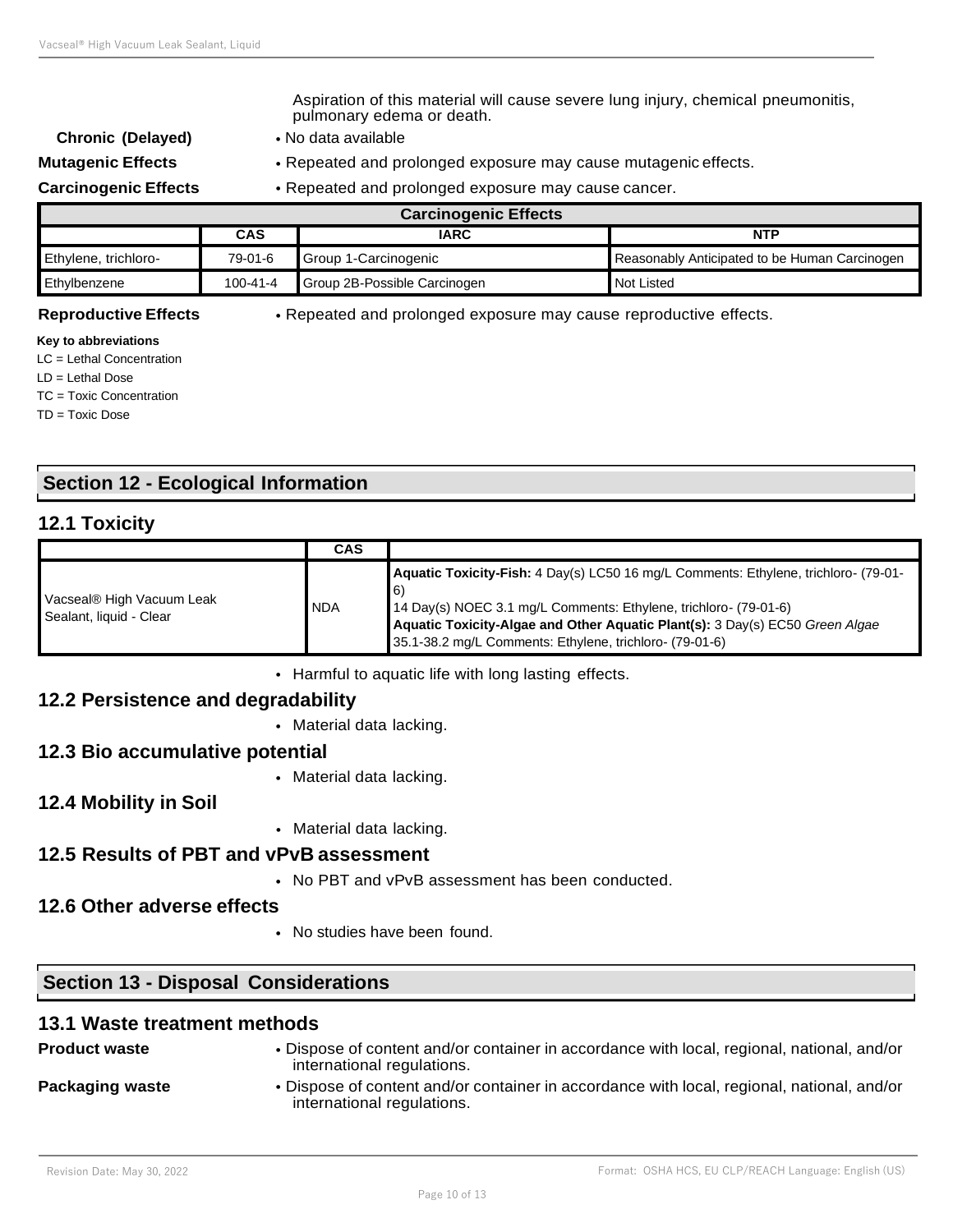| <b>Section 14 - Transport Information</b> |                                                                                                                                                              |                                                                                   |                |  |
|-------------------------------------------|--------------------------------------------------------------------------------------------------------------------------------------------------------------|-----------------------------------------------------------------------------------|----------------|--|
| 14.1 Proper Shipping Name:                | Silicone resin solution                                                                                                                                      | <b>14.2 DOT Hazard Class:</b>                                                     | Non-Regulated  |  |
| <b>14.3 UN/NA ID:</b>                     | Non-Regulated                                                                                                                                                | 14.4 Packing Group:                                                               | Not Applicable |  |
| <b>14.5 Labels:</b>                       | Not Applicable                                                                                                                                               |                                                                                   |                |  |
| <b>14.6 Special precautions</b>           | In case of spill, prevent entry into waterway or confined area.<br>Contain and collect spill with absorbent materials, wear PPE. Dispose of wet materials in |                                                                                   |                |  |
| 14.7 Transport in bulk                    |                                                                                                                                                              | bag or container, close and contact local authorities for Haz-Mat waste disposal. |                |  |

# **Section 15 - Regulatory Information**

# **15.1 Safety, health and environmental regulations/legislation specific for the substance or mixture**

#### **SARA Hazard Classifications** • Acute, Chronic

| Inventory         |            |                   |                    |                  |                  |             |
|-------------------|------------|-------------------|--------------------|------------------|------------------|-------------|
| <b>Component</b>  | <b>CAS</b> | <b>Canada DSL</b> | <b>Canada NDSL</b> | <b>EU EINECS</b> | <b>EU ELNICS</b> | <b>TSCA</b> |
| Ethylbenzene      | 100-41-4   | Yes               | No                 | Yes              | No               | Yes         |
| Trichloroethylene | 79-01-6    | Yes               | No                 | Yes              | No               | Yes         |
| Xylene            | 1330-20-7  | Yes               | No                 | Yes              | No               | Yes         |

# **Canada**

| 'Labor                                              |                |                                                     |
|-----------------------------------------------------|----------------|-----------------------------------------------------|
| Canada - WHMIS 1988 - Classifications of Substances |                |                                                     |
| • Ethylbenzene                                      | $100 - 41 - 4$ | B <sub>2</sub> , D <sub>2</sub> A, D <sub>2</sub> B |
| • Xylene                                            | 1330-20-7      | B <sub>2</sub> , D <sub>2</sub> A, D <sub>2</sub> B |
| • Trichloroethylene                                 | 79-01-6        | D1B, D2A, D2B                                       |
| Canada - WHMIS 1988 - Ingredient Disclosure List    |                |                                                     |
| • Ethylbenzene                                      | $100 - 41 - 4$ | $0.1 \%$                                            |
| • Xylene                                            | 1330-20-7      | Not Listed                                          |
| • Trichloroethylene                                 | 79-01-6        | $1\%$                                               |
|                                                     |                |                                                     |

#### **Environment**

| Canada - CEPA - Priority Substances List |                |                                  |
|------------------------------------------|----------------|----------------------------------|
| • Ethylbenzene                           | $100 - 41 - 4$ | Not Listed                       |
|                                          |                | <b>Priority Substance List 1</b> |
| • Xvlene                                 | 1330-20-7      | (substance not considered        |
|                                          |                | toxic)                           |
| • Trichloroethylene                      | 79-01-6        | <b>Priority Substance List 1</b> |
|                                          |                | (substance considered toxic)     |

# **United States**

| ⊪Labor                                                               |                |            |
|----------------------------------------------------------------------|----------------|------------|
| U.S. - OSHA - Process Safety Management - Highly Hazardous Chemicals |                |            |
| • Ethylbenzene                                                       | $100 - 41 - 4$ | Not Listed |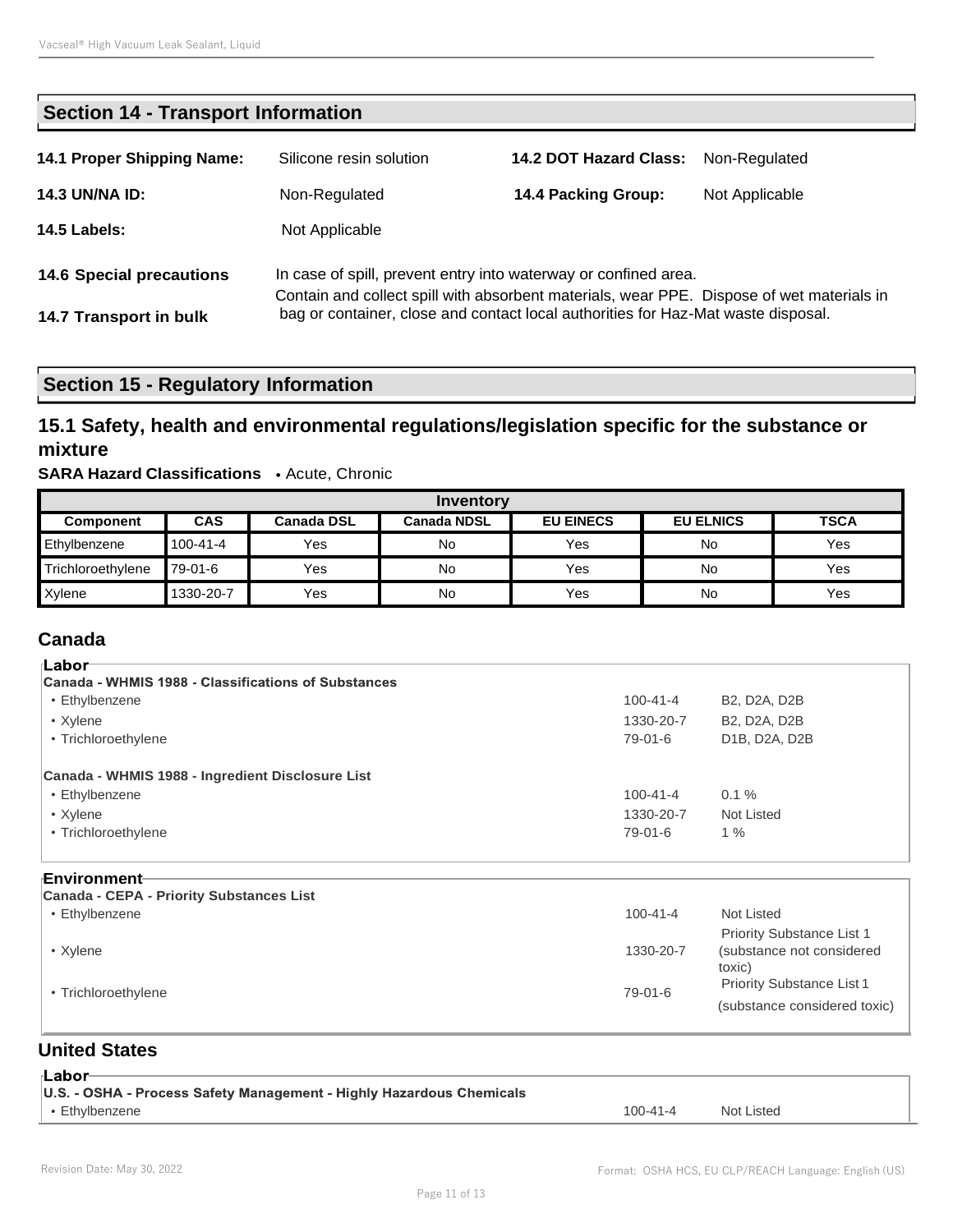| • Xylene                                                                  | 1330-20-7                   | Not Listed                                  |
|---------------------------------------------------------------------------|-----------------------------|---------------------------------------------|
| • Trichloroethylene                                                       | 79-01-6                     | Not Listed                                  |
| U.S. - OSHA - Specifically Regulated Chemicals                            |                             |                                             |
| • Ethylbenzene                                                            | $100 - 41 - 4$              | Not Listed                                  |
| • Xylene                                                                  | 1330-20-7                   | Not Listed                                  |
| • Trichloroethylene                                                       | 79-01-6                     | Not Listed                                  |
| ⊪Environment                                                              |                             |                                             |
| U.S. - CAA (Clean Air Act) - 1990 Hazardous Air Pollutants                |                             |                                             |
| • Ethylbenzene                                                            | $100 - 41 - 4$<br>1330-20-7 | (listed under Ethyl benzene)                |
| • Xylene<br>• Trichloroethylene                                           | 79-01-6                     | (isomers and mixtures)                      |
| U.S. - CERCLA/SARA - Hazardous Substances and their Reportable Quantities |                             |                                             |
| • Ethylbenzene                                                            | $100 - 41 - 4$              | 1000 lb final RQ; 454 kg final<br><b>RQ</b> |
| • Xylene                                                                  | 1330-20-7                   | 100 lb final RQ; 45.4 kg final<br>RQ        |
| Trichloroethylene                                                         | 79-01-6                     | 100 lb final RQ; 45.4 kg final<br><b>RQ</b> |
| U.S. - CERCLA/SARA - Radionuclides and Their Reportable Quantities        |                             |                                             |
| • Ethylbenzene                                                            | $100 - 41 - 4$              | Not Listed                                  |
| • Xylene                                                                  | 1330-20-7                   | Not Listed                                  |
| • Trichloroethylene                                                       | 79-01-6                     | Not Listed                                  |
| U.S. - CERCLA/SARA - Section 302 Extremely Hazardous Substances EPCRA RQs |                             |                                             |
| • Ethylbenzene                                                            | $100 - 41 - 4$              | Not Listed                                  |
| • Xylene                                                                  | 1330-20-7                   | Not Listed                                  |
| • Trichloroethylene                                                       | 79-01-6                     | Not Listed                                  |
| U.S. - CERCLA/SARA - Section 302 Extremely Hazardous Substances TPQs      |                             |                                             |
| • Ethylbenzene                                                            | $100 - 41 - 4$              | Not Listed                                  |
| • Xylene                                                                  | 1330-20-7                   | Not Listed                                  |
| • Trichloroethylene                                                       | 79-01-6                     | Not Listed                                  |
| U.S. - CERCLA/SARA - Section 313 - Emission Reporting                     |                             |                                             |
| • Ethylbenzene                                                            | $100 - 41 - 4$              | 0.1 % de minimis                            |
|                                                                           |                             | concentration                               |
| • Xylene                                                                  | 1330-20-7                   | 1.0 % de minimis                            |
|                                                                           |                             | concentration<br>0.1 % de minimis           |
| • Trichloroethylene                                                       | 79-01-6                     | concentration                               |
|                                                                           |                             |                                             |
| U.S. - CERCLA/SARA - Section 313 - PBT Chemical Listing                   |                             |                                             |
| • Ethylbenzene                                                            | $100 - 41 - 4$              | Not Listed                                  |
| • Xylene                                                                  | 1330-20-7                   | Not Listed                                  |
| • Trichloroethylene                                                       | 79-01-6                     | Not Listed                                  |
| $\sim$ $\cdots$                                                           |                             |                                             |

#### **United States - California**

| ⊦Environment⊣<br>U.S. - California - Proposition 65 - Carcinogens List |                |                       |
|------------------------------------------------------------------------|----------------|-----------------------|
| • Ethylbenzene                                                         | $100 - 41 - 4$ | carcinogen, 6/11/2004 |
| • Xvlene                                                               | 1330-20-7      | Not Listed            |